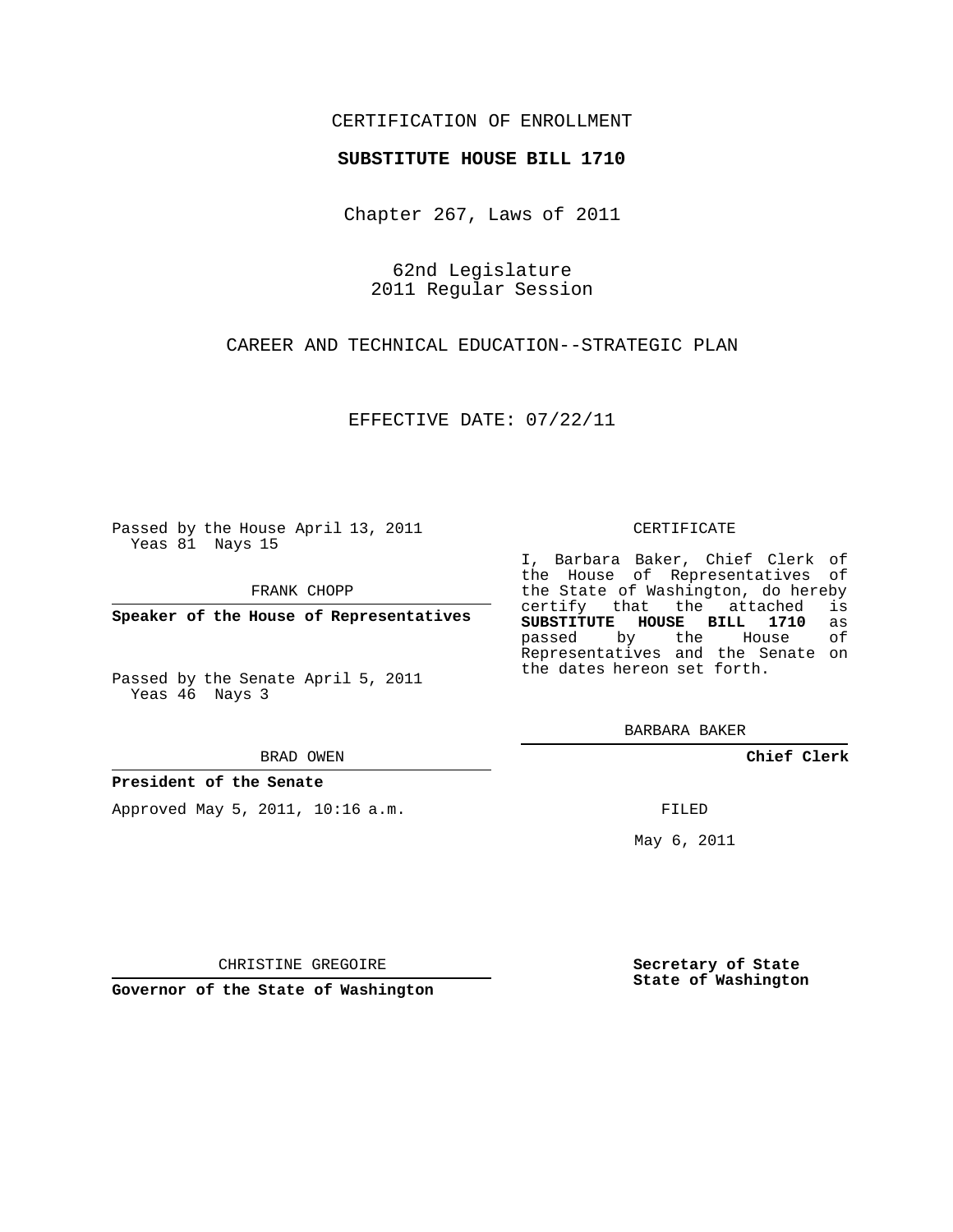# **SUBSTITUTE HOUSE BILL 1710** \_\_\_\_\_\_\_\_\_\_\_\_\_\_\_\_\_\_\_\_\_\_\_\_\_\_\_\_\_\_\_\_\_\_\_\_\_\_\_\_\_\_\_\_\_

\_\_\_\_\_\_\_\_\_\_\_\_\_\_\_\_\_\_\_\_\_\_\_\_\_\_\_\_\_\_\_\_\_\_\_\_\_\_\_\_\_\_\_\_\_

### AS AMENDED BY THE SENATE

Passed Legislature - 2011 Regular Session

# **State of Washington 62nd Legislature 2011 Regular Session**

**By** House Education (originally sponsored by Representatives Moscoso, Liias, Probst, Ladenburg, Hasegawa, McCoy, Haler, Dahlquist, Green, Wilcox, McCune, Zeiger, Roberts, Stanford, Billig, Maxwell, Hunt, and Kenney)

READ FIRST TIME 02/17/11.

 1 AN ACT Relating to creating a strategic plan for career and 2 technical education; and creating new sections.

3 BE IT ENACTED BY THE LEGISLATURE OF THE STATE OF WASHINGTON:

 NEW SECTION. **Sec. 1.** (1) The legislature continues to find that access to high quality career and technical education for middle and high school students is a key strategy for reducing the dropout rate and closing the achievement gap. Career and technical education increases the number of young people who obtain a meaningful postsecondary credential. Improving career and technical education is also an efficiency measure, because reductions in the dropout rate are associated with increased earnings for individuals and reduced societal costs in the criminal justice and welfare systems.

 (2) The legislature further finds that much progress has been made since 2008 to enhance the rigor and relevance of career and technical education programs and to align and integrate instruction more closely with academic subjects, high demand fields, industry certification, and postsecondary education. Activities to support these objectives have included: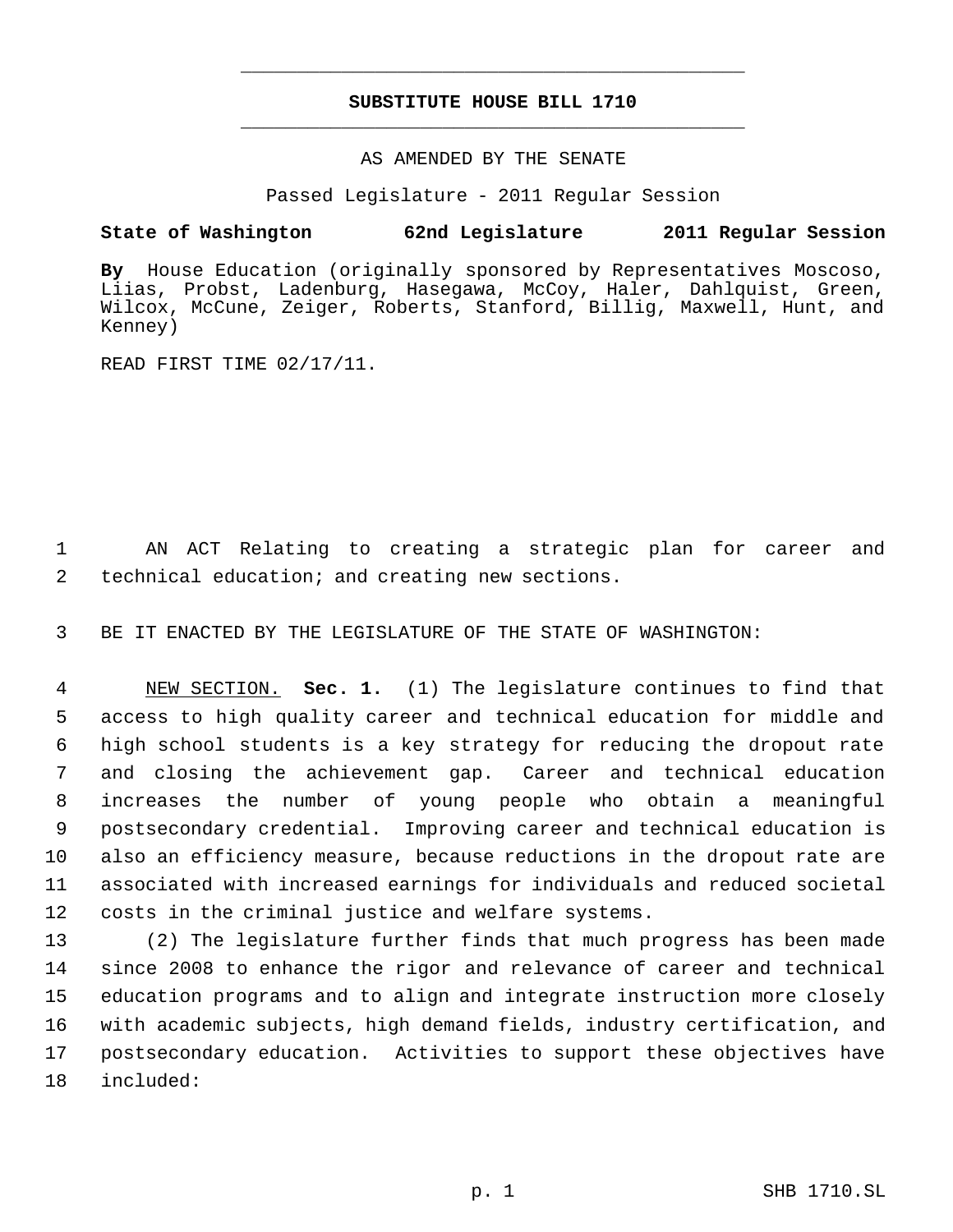(a) Requiring all preparatory career and technical education programs to lead to industry certification or offer dual high school and college credit;

 (b) Expanding state support for middle school career and technical education programs, especially in science, technology, and engineering;

 (c) Providing support for schools to develop or upgrade programs in high demand fields and offer preapprenticeships;

 (d) Developing model career and technical programs of study leading to industry credentials or degrees;

 (e) Assisting school districts with identifying academic and career 11 and technical education course equivalencies;

 (f) Pilot-testing programs to integrate academic, career and technical, basic skills, and English as a second language instruction; and

(g) Developing performance measures and targets for accountability.

 (3) Therefore, the legislature intends to ensure that progress will be continued and enhanced by providing a mechanism for monitoring continuous improvement in the rigor, relevance, and recognition of secondary career and technical education programs and improvement in students' access to these programs.

 NEW SECTION. **Sec. 2.** (1) Within existing resources, the office of the superintendent of public instruction shall convene a working group to develop a statewide strategic plan for secondary career and technical education.

(2) The strategic plan must include:

 (a) A vision statement, goals, and measurable annual objectives for continuous improvement in the rigor, relevance, recognition, and student access in career and technical education programs that build on current initiatives and progress in improving career and technical education, and are consistent with targets and performance measures required under the federal Carl Perkins act; and

 (b) Recommended activities and strategies, in priority order, to accomplish the objectives and goals, including activities and strategies that:

 (i) Can be accomplished within current resources and funding formulas;

(ii) Should receive top priority for additional investment; and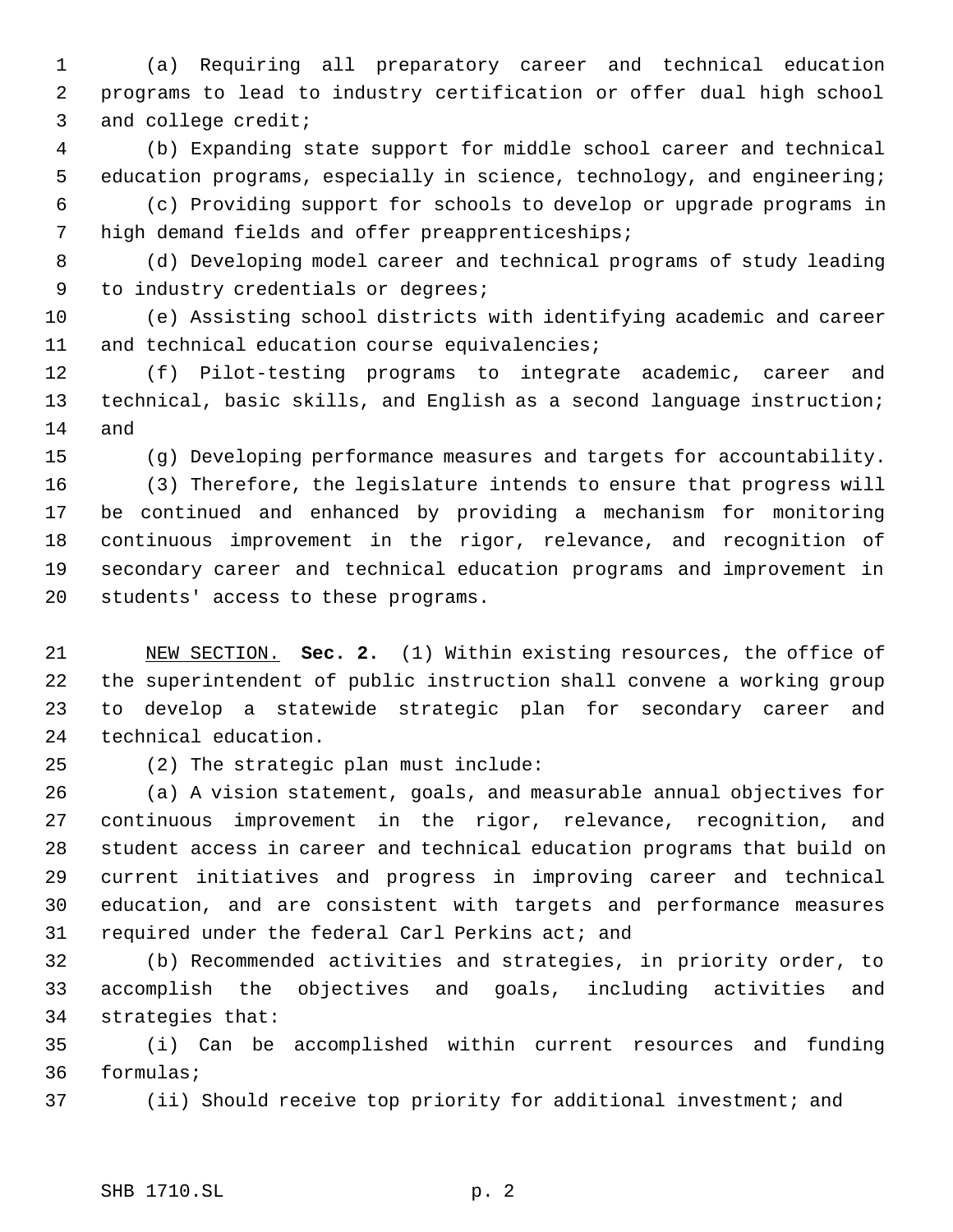(iii) Could be phased-in over the next ten years.

(3) In particular, the working group must examine:

 (a) Proposed changes to high school graduation requirements and strategies to ensure that students continue to have opportunities to pursue career and technical education career and college pathways along with a meaningful high school diploma;

 (b) How career and technical education courses can be used to meet the common core standards and how in turn the standards can be used to enhance the rigor of career and technical education;

 (c) Ways to improve student access to high quality career and technical education courses and work experiences, not only in skill centers but also in middle school, comprehensive high schools, and rural areas;

 (d) Ways to improve the transition from K-12 to community and technical college, university, and private technical college programs;

 (e) Methods for replicating innovative middle and high schools that engage students in exploring careers, use project-based learning, and build meaningful partnerships with businesses and the community; and

 (f) A framework for a series of career and technical education certifications that are: (i) Transferable between and among secondary schools and postsecondary institutions; and (ii) articulated across secondary and postsecondary levels so that students receive credit for knowledge and skills they have already mastered.

(4) The working group membership shall include:

 (a) School district and skill center career and technical education directors and teachers and school guidance counselors;

(b) Community and technical college professional-technical faculty;

 (c) At least one of each of the following: A school director, a principal, a counselor, and a parent;

 (d) Representatives from industry, labor, tech prep consortia, local workforce development councils, private technical colleges, and the Washington association for career and technical education; and

 (e) A representative from the workforce training and education coordinating board.

 (5) The office of the superintendent of public instruction shall submit a progress report to the education committees of the legislature and to the quality education council by December 1, 2011. The final